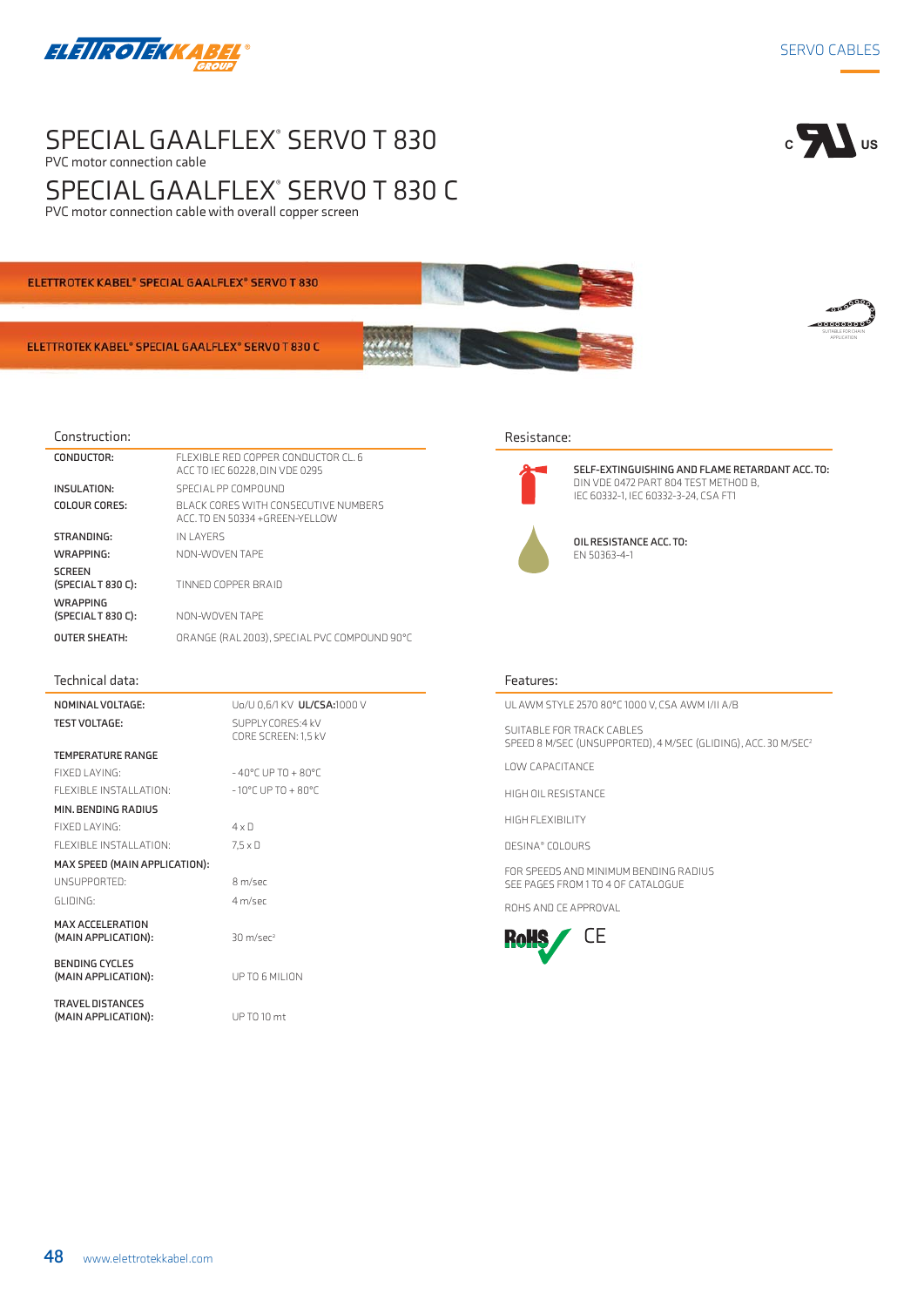

# SPECIAL GAALFLEX<sup>®</sup> SERVO T 830 PVC motor connection cable SPECIAL GAALFLEX<sup>®</sup> SERVO T 830 C PVC motor connection cable with overall copper screen



SUITABLE FOR CHAIN APPLICATION

ELETTROTEK KABEL<sup>®</sup> SPECIAL GAALFLEX<sup>®</sup> SERVO T 830

ELETTROTEK KABEL® SPECIAL GAALFLEX® SERVO T 830 C

## DESINA® T830

| Part no.       | No.of cores<br>x cross section<br>$n \times mm2$ | Outer-Ø<br>ca.mm<br>$±10\%$ | Copper<br>weight<br>kg/km | Cable<br>weight approx.<br>kg/km | <b>AWG</b><br>$no.*$ |
|----------------|--------------------------------------------------|-----------------------------|---------------------------|----------------------------------|----------------------|
| 37010HG0041A19 | 4 g 0,75                                         | 6,9                         | 28,8                      | 76                               | 19                   |
| 37010HG0041A18 | 4g1                                              | 7.4                         | 38,4                      | 92                               | 18                   |
| 37010HG0041A16 | 4 g 1, 5                                         | 8,1                         | 57,6                      | 120                              | 16                   |
| 37010HG0041A14 | 4g2,5                                            | 9.5                         | 96                        | 173                              | 14                   |
| 37010HG0041A12 | 4g4                                              | 11.2                        | 153,6                     | 255                              | 12                   |
| 37010HG0041A10 | 4g6                                              | 13.4                        | 230,4                     | 385                              | 10                   |
| 37010HG0041A08 | 4 g 10                                           | 16.3                        | 384                       | 595                              | R                    |
| 37010HG0041A06 | 4g16                                             | 20.3                        | 614.4                     | 888                              | 6                    |
| 37010HG0041A04 | 4 g 25                                           | 24,2                        | 960                       | 1296                             |                      |

### DESINA® T830 C

| Part no.       | No.of cores<br>x cross section<br>$n \times mm^2$ | Outer-Ø<br>ca.mm<br>$±10\%$ | Copper<br>weight<br>kg/km | Cable<br>weight approx.<br>kg/km | <b>AWG</b><br>$no.*)$ |
|----------------|---------------------------------------------------|-----------------------------|---------------------------|----------------------------------|-----------------------|
| 37020HG0041A19 | 4 g 0,75                                          | 7.5                         | 51,4                      | 87                               | 19                    |
| 37020HG0041A18 | 4g1                                               | 8                           | 66,7                      | 105                              | 18                    |
| 37020HG0041A16 | 4 g 1, 5                                          | 8,7                         | 85,8                      | 130                              | 16                    |
| 37020HG0041A14 | 4g2,5                                             | 10.1                        | 130,2                     | 183                              | 14                    |
| 37020HG0041A12 | 4g4                                               | 11,8                        | 198,7                     | 265                              | 12                    |
| 37020HG0041A10 | 4g6                                               | 14, 4                       | 300,6                     | 397                              | 10 <sup>10</sup>      |
| 37020HG0041A08 | 4 g 10                                            | 17,3                        | 474,4                     | 601                              | 8                     |
| 37020HG0041A06 | 4g16                                              | 21,3                        | 724,9                     | 913                              | 6                     |
| 37020HG0041A04 | 4 g 25                                            | 25                          | 1090,8                    | 1320                             | 4                     |
| 37020HG0041A02 | 4g35                                              | 30,2                        | 1504.9                    | 1863                             |                       |
| 37020HG0041A01 | 4g50                                              | 35,9                        | 2155,8                    | 2650                             |                       |
| 37020HG0041A2C | 4g70                                              | 42,3                        | 2970.8                    | 3637                             | 2/0                   |